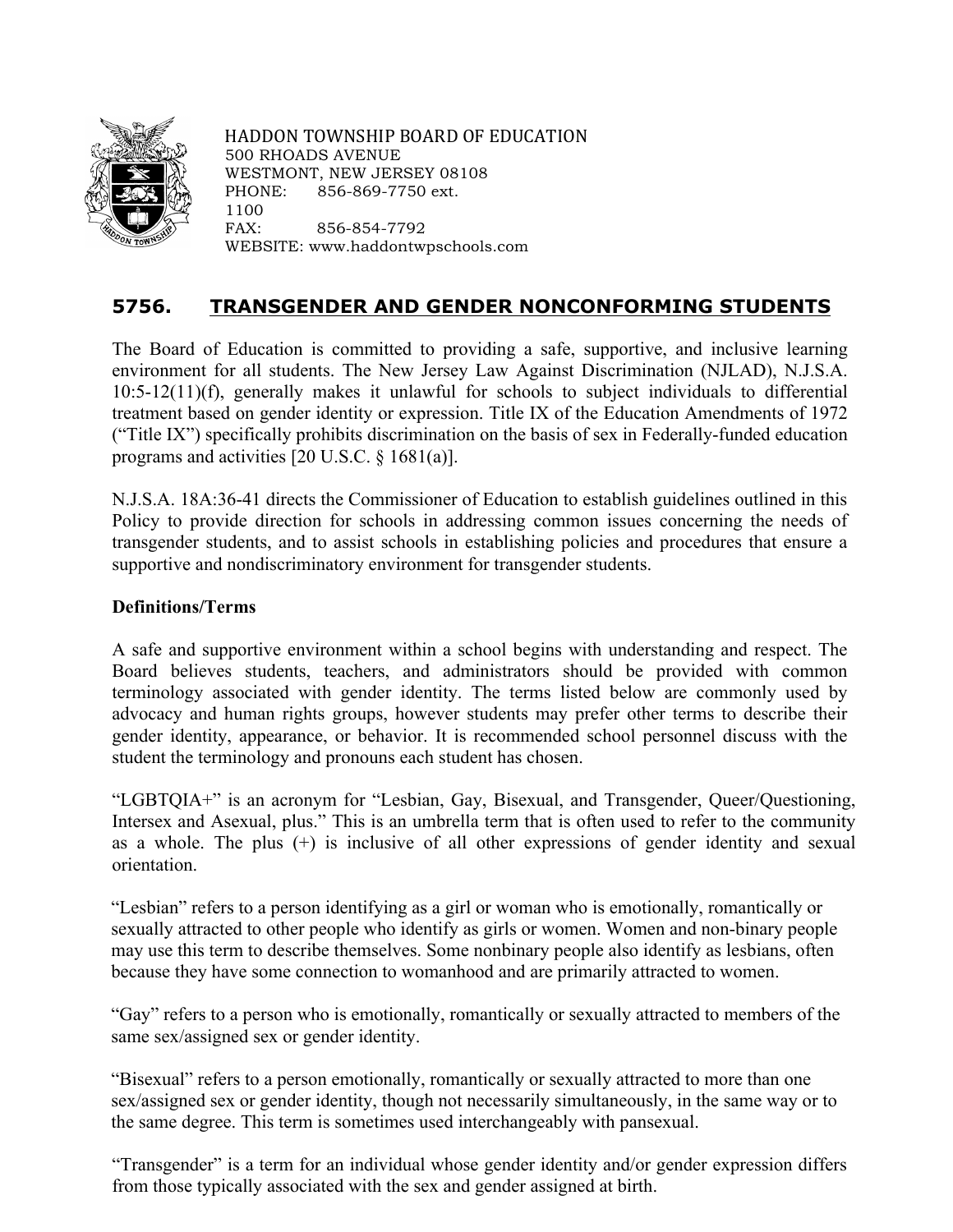"Queer" is a term used to express a spectrum of identities and orientations that are counter to the mainstream. Queer is often used as a catch-all to include many people, including those who do not identify as exclusively straight and/or folks who have non-binary or gender-expansive identities.

"Questioning" is a term used to describe a person who is in the process of discovery and exploration about their sexual orientation, gender identity, and/or gender expression.

"Intersex" refers to a person who is born with a variety of differences in their sex characteristics and reproductive anatomy. There is a wide variety of difference among intersex variations, including differences in genitalia, chromosomes, gonads, internal sex organs, hormone production, hormone response, and/or secondary sex characteristics.

"Asexual" refers to a person who may not experience sexual attraction or desire to engage in sexual acts.

"Cisgender" refers to individuals whose gender identity, expression, or behavior conforms with those typically associated with their sex assigned at birth.

"Gender" refers to the socially constructed characteristics of women and men, such as norms, roles, and relationships of and between groups of women and men. It varies from society to society and can be changed. Gender is fundamentally different from the sex assigned at birth.

"Gender assigned at birth" refers to the gender a child is assigned at birth or assumed to be, based on their biological sex assigned at birth.

"Gender expansive, Gender creative, Gender diverse, Gender fluid, Gender independent, Gender nonbinary, Agender, Gender queer" are terms that convey a wider, more flexible range of gender identity and/or expression than typically associated with the male/female binary gender system. People whose gender is not male or female use many different terms to describe themselves. None of these terms mean exactly the same thing, but all speak to an experience of gender that is not simply male or female.

"Gender expression" means external manifestations of gender, expressed through a person's name, pronouns, clothing, haircut, behavior, voice, and/or body characteristics. Society typically identifies these cues as masculine, feminine, and androgynous, although what is considered masculine or feminine changes over time and varies by culture.

"Gender identity" means a person's internal, deeply held sense of gender. All people have a gender identity, not just transgender people. For transgender people, the individual's internal gender identity is not the same as the gender assigned at birth and may or may not correspond with societal expectations associated with the gender they were assigned at birth.

"Gender nonconforming" describes a person whose gender expression does not conform to societal expectations of typical gender expressions or roles. The term is more commonly used to refer to gender expression (how one behaves, acts, and presents themselves to others) as opposed to gender identity (one's internal sense of self). Gender nonconformity is not necessarily an indication that a youth is transgender; many non-transgender youth do not conform to stereotypical expectations.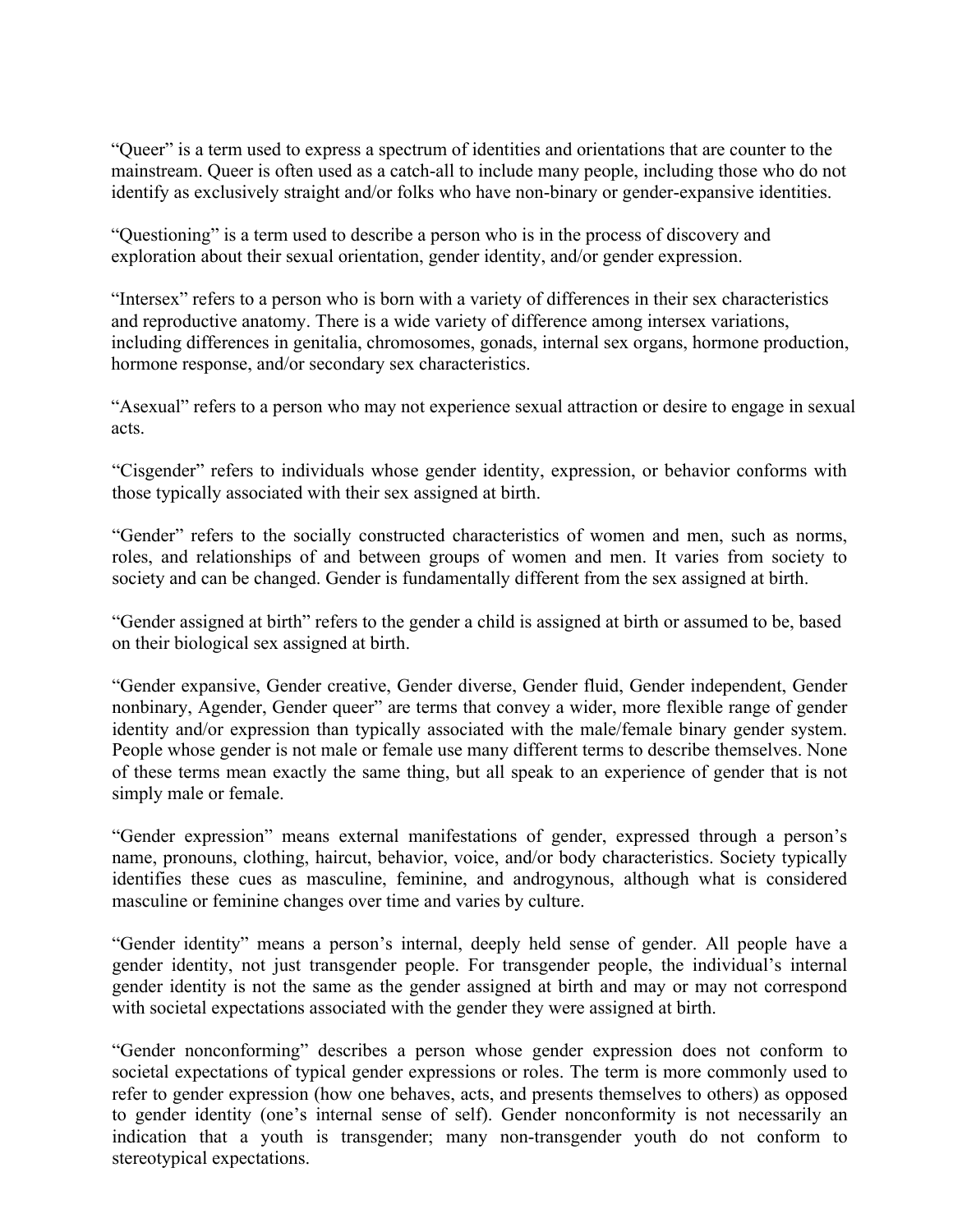"Misgendering" means to intentionally or unintentionally refer to a person, relate to a person, or use language to describe a person that does not align with their gender identity. Can occur when using pronouns, gendered language, or assigning genders to people without knowing how they identify.

"Pansexual" refers to a person who experiences attraction to individuals with diverse sexes/assigned sexes, gender identities, and gender expressions. This term is sometimes used interchangeably with bisexual.

"Pronouns" are the terms one uses to identify themselves in place of their name - they/them/theirs, ze/hir/hirs, she/her/hers, he/him/his. In English and some other languages, pronouns have been tied to gender and are a common site of misgendering. The use of the specific gender pronoun identified by each individual should be respected and should not be regarded as optional.

"Sex assigned at birth" refers to the biological sex designation recorded on a person's birth certificate upon the initial issuance of that certificate, should such a record be provided at birth. This designation is most often based on a person's genitalia and external anatomy.

"Sexual orientation" describes a person's enduring physical, romantic, and/or emotional attraction to another person. Sexual orientation can be fluid and people use a variety of labels to describe their sexual orientation. Gender identity and sexual orientation are not the same.

"Transition" is the process by which a transgender person recognizes that their authentic gender identity is not the same as the gender assigned at birth and develops a more affirming gender expression that feels authentic. Some individuals socially transition, for example, through dress, use of names and/or pronouns. Some individuals may undergo physical transition, which might include hormone treatments and surgery. School district personnel should avoid the phrase "sex change," as it is an inaccurate description of the transition process; the process is more accurately described as "gender-confirming." The extent of someone's transition does not make that person's gender identity any less or more valid.

## **Student-Centered Approach**

The school district shall accept a student's asserted gender identity; parental consent is not required. A student need not meet any threshold diagnosis or treatment requirements to have their gender identity recognized and respected by the school district, school, or school staff members. In addition, a legal or court-ordered name change is not required. There is no affirmative duty for any school district staff member to notify a student's parent of the student's gender identity or expression.

There may be instances where a parent of a minor student disagrees with the student regarding the name and pronoun to be used at school and in the student's education records. In the event a parent objects to the minor student's name change request, the Superintendent or designee should consult the Board Attorney regarding the minor student's civil rights and protections under the NJLAD. School staff members should continue to refer to the student in accordance with the student's chosen name and pronoun at school and may consider providing resource information regarding family counseling and support services outside of the school district.

School districts should be mindful of disputes between minor students and parents concerning the student's gender identity or expression. Many support resources are available through advocacy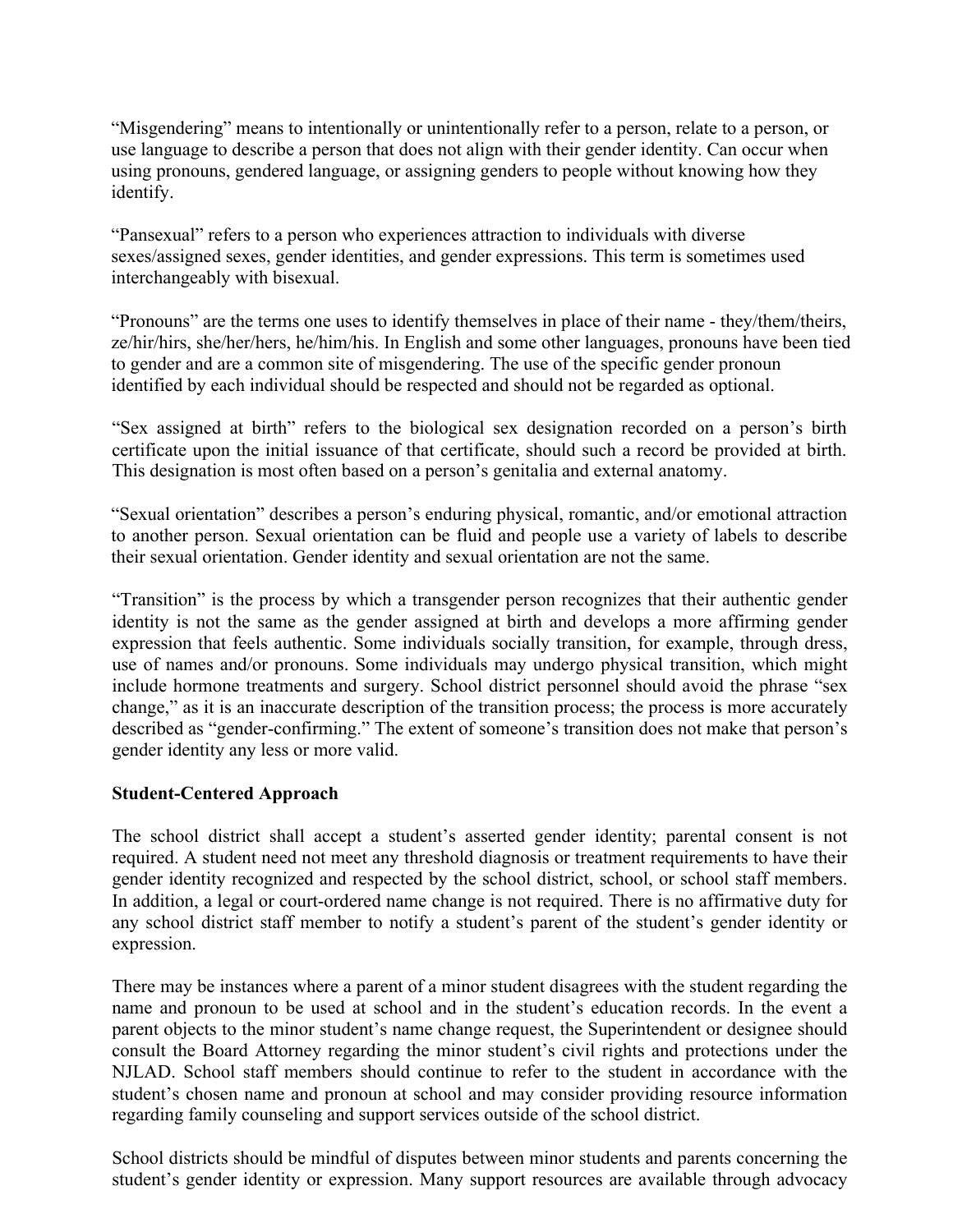groups and resources from the New Jersey Department of Children and Families and New Jersey Department of Education's "Child Abuse, Neglect, and Missing Children" webpage.

The Principal or designee should have an open, but confidential discussion with the student to ascertain the student's preference on matters such as chosen name, pronouns to use, and parental communications. A transgender student shall be addressed at school by the name and pronouns designated by the student, regardless of whether a legal name change or change in official school records has occurred. The school shall issue school documentation for a transgender student, such as student identification cards, in the name chosen by the student. A transgender student shall be allowed to dress in accordance with the student's gender identity.

The Principal or designee should also discuss with the student, and any other individuals at the student's request, the risks associated with the student's transgender status being inadvertently disclosed. For example, the Principal or designee should inform the student the transgender status may be revealed due to other students' discussions at home. The Principal or designee should work with the transgender student to ensure awareness of activities and events that may inadvertently disclose the transgender student's status.

#### **Safe and Supportive Environment**

The Board developed and adopted this Policy to ensure that its schools provide a safe and supportive learning environment that is free from discrimination and harassment for transgender students, including students going through a gender transition. Gender-based policies, rules, and practices can have the effect of marginalizing, stigmatizing, and excluding students, whether they are gender nonconforming or not.

The Superintendent or designee shall review and update existing policies and procedures, including those regarding classroom activities, school ceremonies, school photographs, and dress codes, to verify transgender students are not excluded. In addition, the school district shall take the following steps to establish and maintain a nondiscriminatory environment for all students, including transgender and transitioning students:

- The school district must comply with N.J.S.A. 18A:37-15 and N.J.A.C. 6A:16-7.7, which prohibit harassment, intimidation, and bullying. The Board is required to develop, adopt, and implement a Policy in accordance with N.J.S.A. 18A:37-15 and N.J.A.C. 6A:16-7.7 that prohibits harassment, intimidation, or bullying on school property, at a school-sponsored function, or on a school bus. If harassment, intimidation, or bullying based on gender identity creates a hostile environment, the school must take prompt and effective steps to end the harassment, intimidation, or bullying, prevent its recurrence, and, as appropriate, remedy its effects.
- The Superintendent or designee should ensure training is provided to school staff members on sensitivity and respect towards transgender students.
- Social and Emotional Learning (SEL) concepts should be incorporated into school culture and curricula.
- The school district may seek a variety of professionals, including counselors and school psychologists, to provide emotional supports for all students who demonstrate a need. The Superintendent or designee shall ensure school counselors are knowledgeable regarding issues and concerns relevant to transgender students, students facing other gender identity issues, or students who may be transitioning.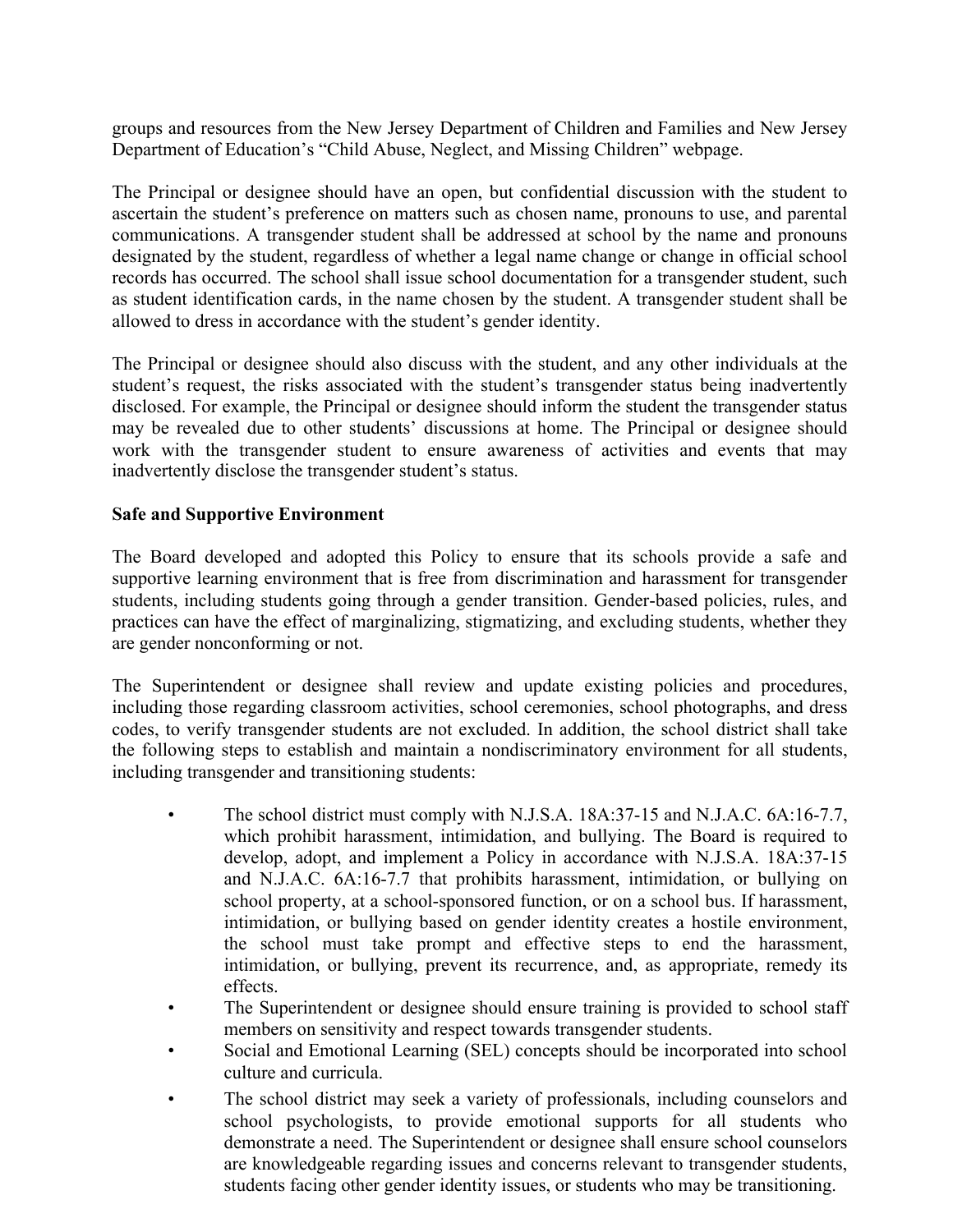- Student dress codes should not be enforced more strictly for transgender and gender nonconforming students than for other students.
- The school district shall honor and recognize a student's asserted gender identity and shall not require any documentation or evidence in any form, including diagnosis, treatment, or legal name change.
- A school's obligation to ensure nondiscrimination on the basis of gender identity requires schools to provide transgender students equal access to educational programs and activities, even in circumstances in which other students, parents, or community members raise objections or concerns.

## **Confidentiality and Privacy**

School staff members may not disclose information that may reveal a student's transgender status except as allowed by law. The Principal or designee is advised to work with the student to create an appropriate confidentiality plan regarding the student's transgender or transitioning status.

The school district shall keep confidential a current, new, or prospective student's transgender status. Schools should address the student using a chosen name and the student's birth name should be kept confidential by school and school staff members.

Due to a specific and compelling need, such as the health and safety of a student or an incident of bias-related crime, the school district may be obligated to disclose a student's status. In this event, the Principal or designee should inform the student the school or school district intends to disclose the student's transgender status for the student's protection and well-being. Prior to disclosure, the student should be given the opportunity to personally disclose that information. The school district should make every effort to ensure any disclosure is made in a way that reduces or eliminates the risk of re-disclosure and protects the transgender student from further harassment. Those measures may include the facilitation of counseling for the student and the student's family to facilitate the family's acceptance and support of the student's transgender status.

During a harassment, intimidation, or bullying investigation the school district is obligated to develop a procedure to report, verbally and in writing, an act of harassment, intimidation, and bullying committed by an adult or youth against a student, pursuant to N.J.A.C. 6A:16-7.7(a)2viii. In this instance, the Principal or designee should inform the student of the school's obligation to report the findings of the harassment, intimidation, and bullying investigation pursuant to N.J.S.A. 18A:37-15(d), which permits the parents of the students who are parties to the investigation to receive information about the investigation in accordance with Federal and State law and regulation. Under harassment, intimidation, and bullying legal requirements, parents are entitled to know the nature of the investigation; whether the district found evidence of harassment, intimidation, or bullying; or whether disciplinary action was imposed or services provided to address the incident of harassment, intimidation, or bullying.

The Principal or designee shall take into account the circumstances of the incident when providing notification to parents of all students involved in the reported harassment, intimidation, or bullying incident and when conveying the nature of the incident, including the actual or perceived protected category motivating the alleged offense, pursuant to N.J.A.C. 6A:16-  $7.7(a)2viii(2)$ .

Disclosure of personally identifiable information from a student's education record to other school officials within the school district, whom the school district has determined have a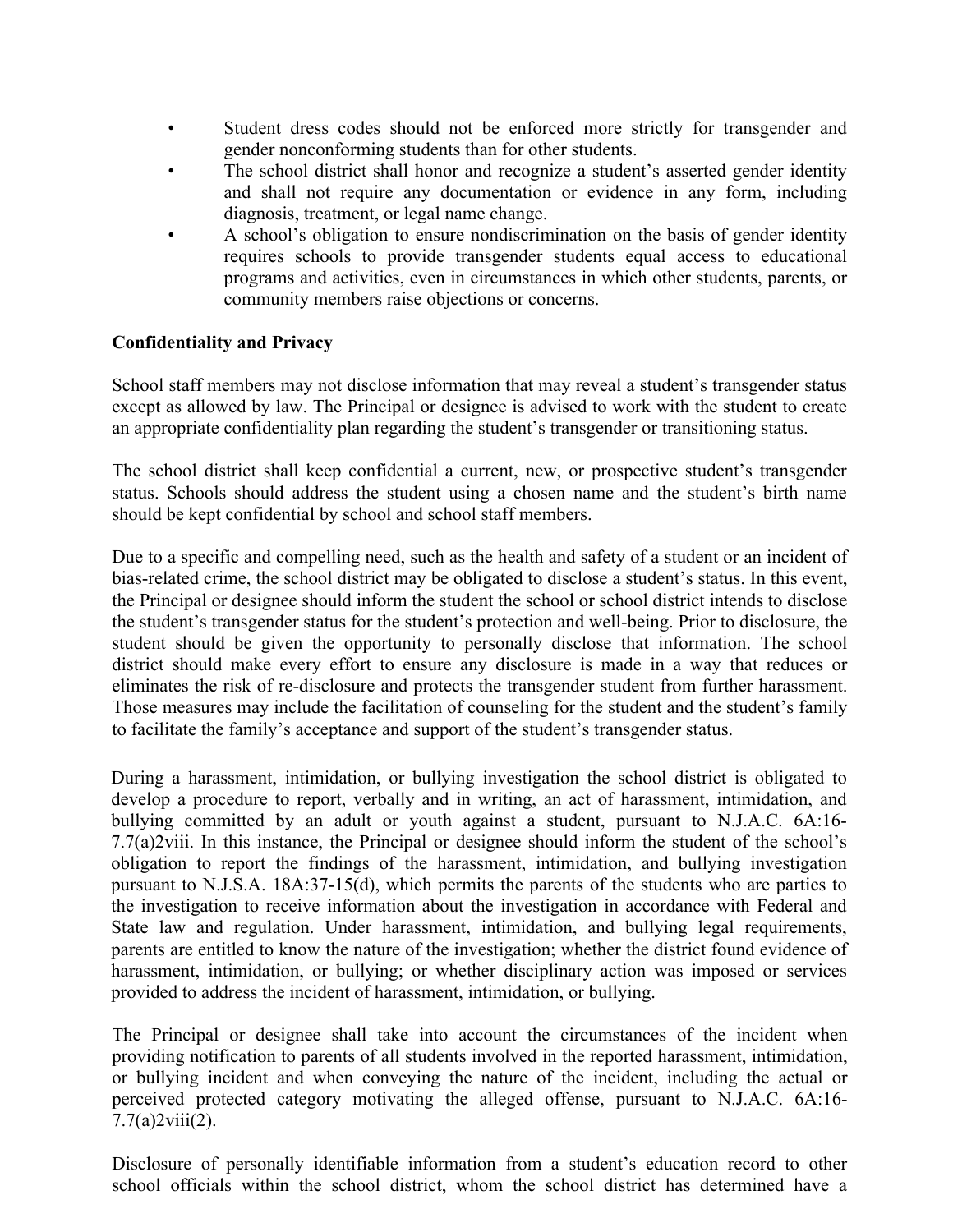legitimate educational interest in the information, may be permissible under Family Educational Rights and Privacy Act (FERPA) (34 C.F.R.  $\S$  99.31(a)(1)). The school district shall make a concerted effort to ensure school officials obtain access to only those education records in which they have legitimate educational interests.

The school district shall comply with all laws and regulations regarding the confidentiality of student records and student privacy, including the requirements set forth at 20 U.S.C. § 1232g, Family Educational Rights and Privacy Act; 34 CFR Part 99, Family Educational Rights and Privacy; 20 U.S.C. § 1232h, Protection of Pupil Rights; 34 CFR Part 98, Student Rights in Research, Experimental Programs, and Testing; P.L. 104-191, Health Insurance Portability and Accountability Act; 45 CFR Part 160, General Administrative Requirements; 20 U.S.C. § 7917, Transfer of school disciplinary records; 42 CFR Part 2, Confidentiality of Alcohol and Drug Abuse Patient Records; N.J.S.A. 18A:40A-7.1, Confidentiality of certain information provided by pupils, exceptions; N.J.A.C. 6A:16-3.2, Confidentiality of student alcohol and other drug information; N.J.S.A. 18A:36-19, Pupil Records, creation, maintenance and retention, security and access, regulations, nonliability; N.J.S.A. 2A:4A-60, Disclosure of juvenile information, penalties for disclosure; N.J.A.C. 6A:32-7, Student Records; N.J.A.C. 6A:14-2.9, Student records; as well as all other existing Federal and State laws and rules pertaining to student records and confidentiality.

### **School Records**

If a student has expressed a preference to be called by a name other than their birth name, permanent student records containing the student's birth name should be kept in a separate, confidential file. This file should only be shared with appropriate school staff members after consultation with a student. A separate file containing records bearing the student's chosen name may also be kept. If the student has previously been known at school or in school records by a birth name, the Principal or designee should direct school staff members to use the student's chosen name and not the student's birth name.

To ensure consistency among teachers, school administrators, substitute teachers, and other school staff members, every effort should be made to immediately update student education records (for example, attendance records, transcripts, Individualized Education Programs (IEP), etc.) with the student's designated name and pronouns, consistent with the student's gender identity and expression, and not circulate records with the student's birth name, unless directed by the student.

- The school district shall report to the New Jersey Department of Education (NJDOE) through NJ SMART a student's name or gender based upon that student's chosen name and corresponding gender identity. Changing the name or gender identity from what was reported in previous years will not affect the reliability of the data reported.
- If the school district changes a student's name or gender identity, it must also maintain locally a separate record reflecting the student's legal name and sex assigned at birth until receipt of documentation of a legal change of name or gender.

#### **Activities**

With respect to gender-segregated classes or athletic activities, including intramural and interscholastic athletics, all students must be allowed to participate in a manner consistent with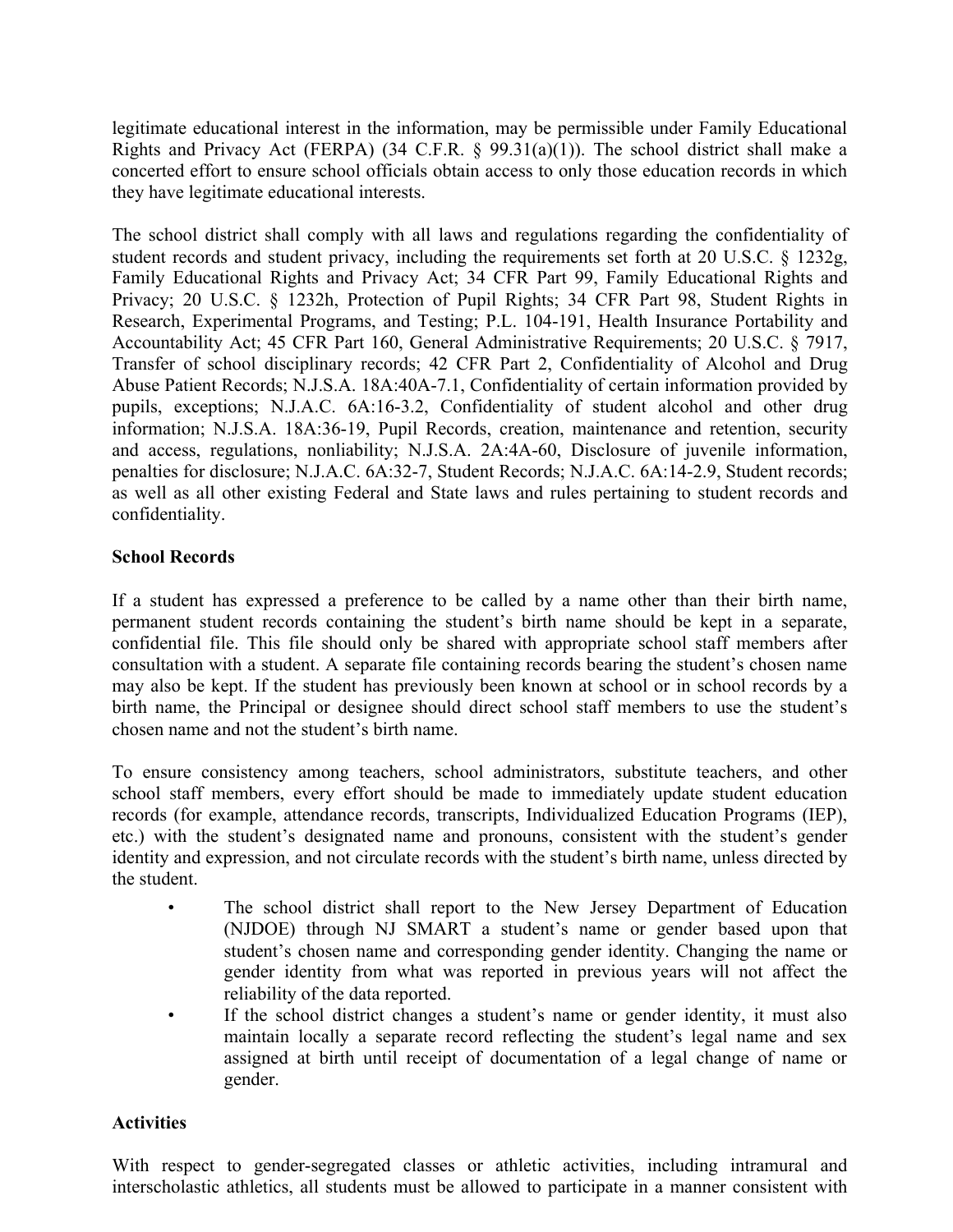their gender identity.

The school district shall:

- Provide transgender students with the same opportunities to participate in physical education as other students in accordance with their gender identity;
- Permit a transgender student to participate in gender-segregated school activities in accordance with the student's gender identity;
- Permit and support the formation of student clubs or programs regarding issues related to lesbian, gay, bisexual, transgender, and queer/questioning (LGBTQ) youth; and
- Offer support in the creation of peer led educational groups.

# **Use of Facilities**

All students are entitled to have access to restrooms, locker rooms, and changing facilities in accordance with their gender identity to allow for involvement in various school programs and activities.

In all cases, the Principal or designee must work with the student and school staff members so all parties are aware of facility policies and understand the student may access the restroom, locker room, and changing facility that corresponds to the student's gender identity. While some transgender students will want this arrangement, others may be uncomfortable with it. Transgender students who are uncomfortable using a sex-segregated restroom should be provided with a safe and adequate alternative, such as a single "unisex" restroom or the nurse's restroom. Similarly, some transgender students may be uncomfortable using the changing facilities that correspond to the student's gender identity. Non-transgender students should also be afforded the option to use a private facility, such as a unisex facility or the nurse's restroom, should they feel uncomfortable.

- The school district shall allow a transgender student to use a restroom or locker room based on the student's gender identity.
- Reasonable alternative arrangements shall be made if needed to ensure a student's safety and comfort. This direction for accommodations should come from the student.

The Superintendent or designee will make available to school staff members a variety of resources regarding professional development opportunities as sourced by the NJDOE as well as developmentally appropriate information for students regarding LGBTQIA+ issues.

The Board adopts this Policy to help school and district administrators take steps to create an inclusive environment in which transgender and gender nonconforming students feel safe and supported, and to ensure each school provides equal educational opportunities for all students, in compliance with N.J.A.C. 6A:7-1.1 et seq.

N.J.S.A. 18A:36-41; 18A:37-15 N.J.A.C. 6A:7-1.1 et seq.; N.J.A.C. 6A:16-7.7 New Jersey Department of Education – October 2018 Transgender Student Guidance for School Districts

Approved: January 15, 2015